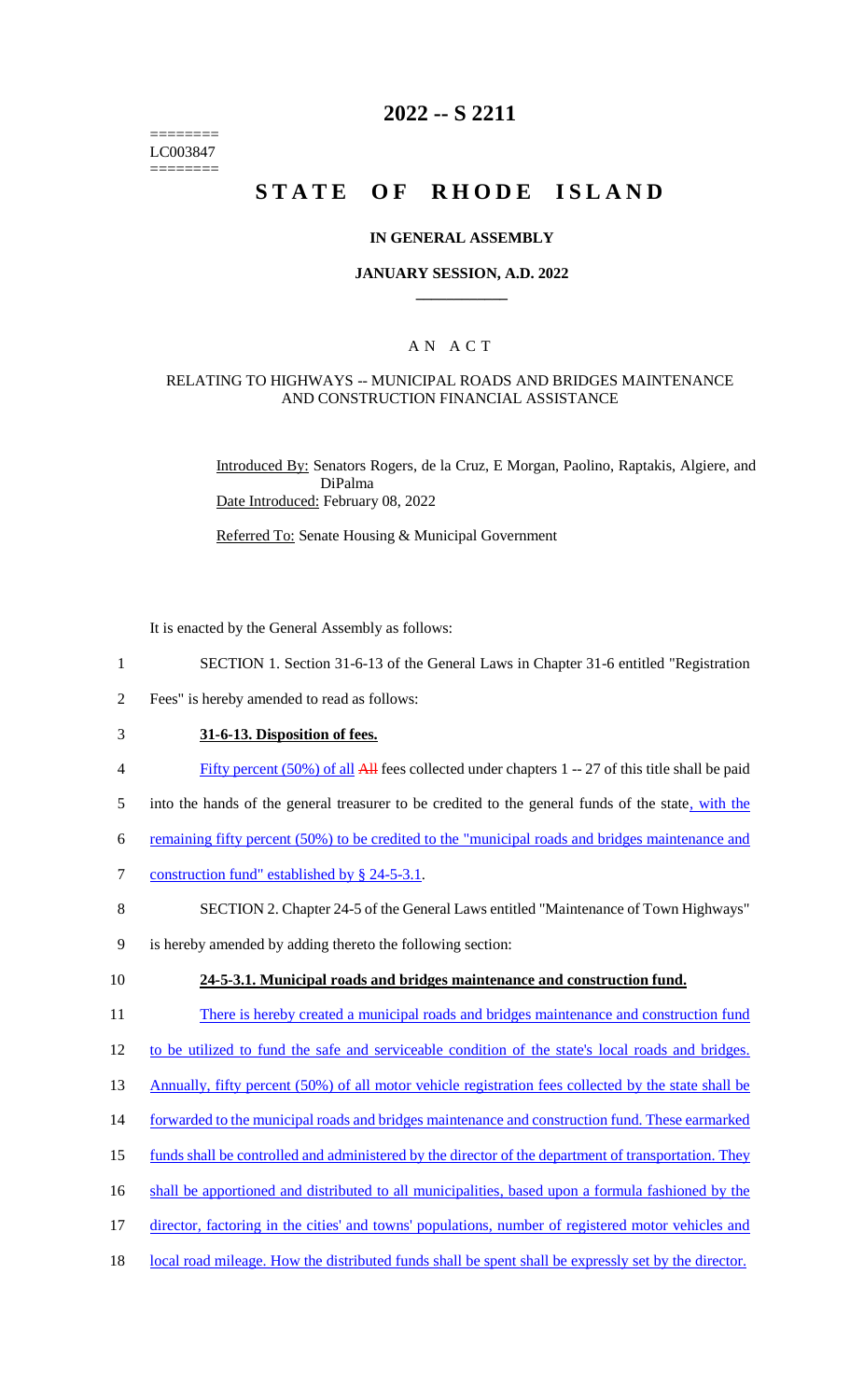1 SECTION 3. This act shall take effect upon passage.

 $=$ LC003847  $=$